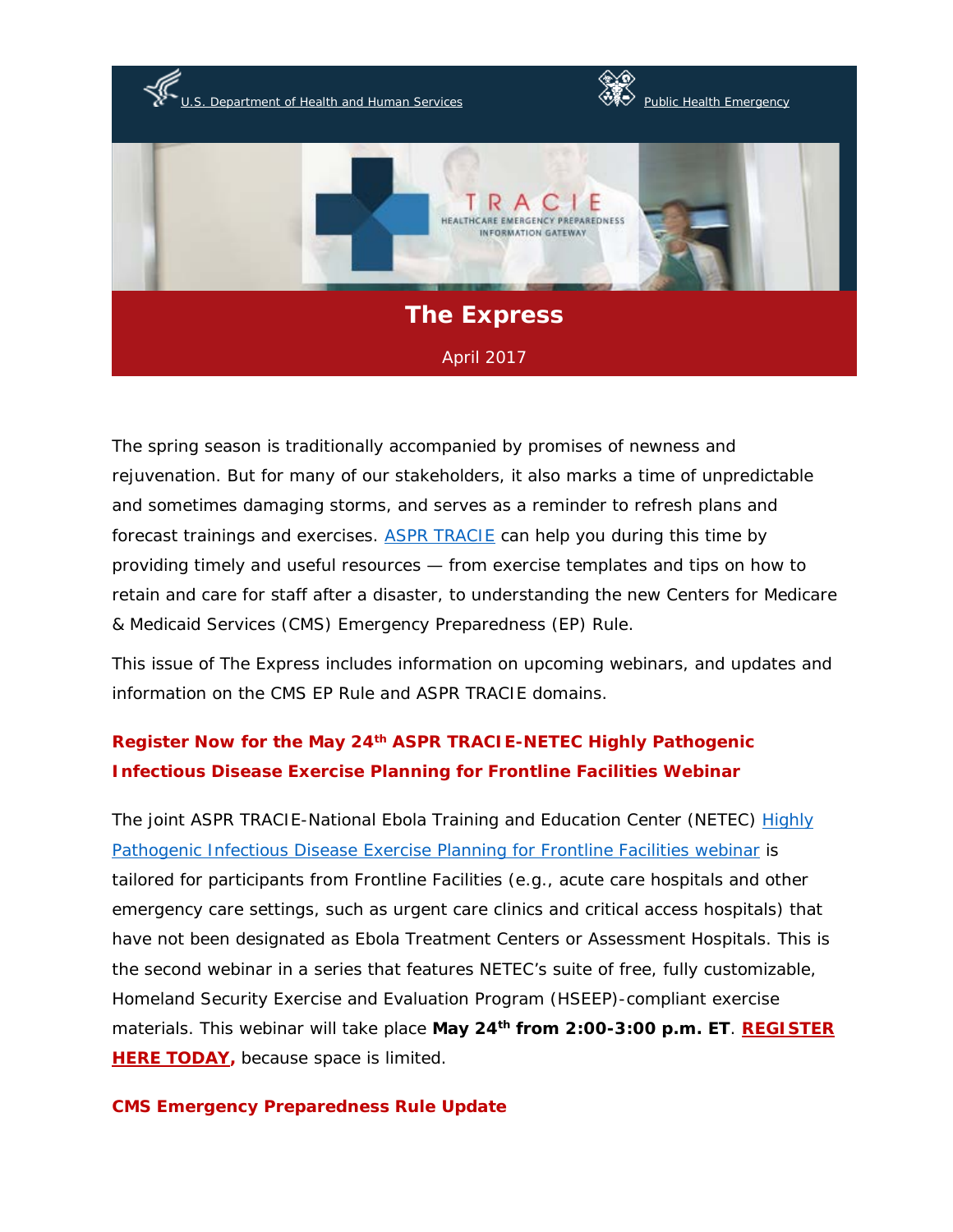Due to the large number of speaking requests CMS has received regarding the final EP Rule, they are offering an additional learning session through the Medicare Learning Network. During this session, CMS will provide an overview of the final rule and steps facilities can take to meet the training and testing requirements by the implementation date of November 15, 2017. This session is scheduled for **April 27th from 2:30-3:30 p.m. ET**. To register or for more information, visit [MLN Connects Event Registration.](https://blh.ier.intercall.com/)

CMS is hosting an additional webinar focused on the emergency preparedness requirements for Tribal Healthcare professionals and community leaders on **May 18th from 2:00-3:30 p.m. ET**. [REGISTER HERE.](https://attendee.gotowebinar.com/register/8844731400352651011)

Don't forget to check out the updated ASPR TRACIE CMS EP Rule: Resources at Your [Fingertips](https://asprtracie.hhs.gov/documents/cms-ep-rule-resources-at-your-fingertips.pdf) document, where you can find links to resources applicable to a variety of providers and suppliers. Also, Yale New Haven Health System Center for Emergency Preparedness and Disaster Response recently updated their [CMS EP Rule Crosswalk](https://www.ynhhs.org/emergency/insights/library.aspx) which maps the association between the CMS EP Rule Conditions of Participation and existing regulatory and accreditation standards.

## **Domain Updates**

There are currently 43 comprehensively developed Topic Collections in **TECHNICAL RESOURCES** the [Technical Resources](https://asprtracie.hhs.gov/technical-resources) domain, including the most recently released [Patient Movement and Tracking.](https://asprtracie.hhs.gov/technical-resources/70/patient-movement-and-trackingforward-movement-of-patients-tracking-and-tracking-systems/60) Our next collection will feature resources dedicated to Information Sharing. Follow [this link](https://asprtracie.hhs.gov/technical-resources/topic-collection) to access all comprehensively developed collections. ASPR TRACIE also worked with the Emergency Prescription Assistance Program (EPAP) to develop a fact sheet of related data collected and analyzed following the [Louisiana Floods.](https://asprtracie.hhs.gov/documents/epap-louisiana-floods-factsheet.pdf) Other EPAP fact sheets can be found [here.](https://asprtracie.hhs.gov/technical-resources/MasterSearch?qt=Emergency+Prescription+Assistance+Program+(EPAP)&limit=20&page=0&CurTab=0)

The [Assistance Center](https://asprtracie.hhs.gov/assistance-center) has processed more than 1,450 TTA requests from **ASSISTANCE** a variety of stakeholders (including more than 250 related to the CMS EP Rule). We maintain [a summary of many of the TA requests received,](https://asprtracie.hhs.gov/Documents/ASPR-TRACIE-TTA-Requests.pdf) listed alphabetically. We encourage you to [reach out](https://asprtracie.hhs.gov/assistance-center) if you need assistance.

Join more than 2,660 of your colleagues in the [Information Exchange](https://asprtracie.hhs.gov/information-exchange) and check out the [full redacted versions of ASPR TRACIE's responses to select TA requests](https://asprtracie.hhs.gov/information-exchange/db/categories/93/ASPR-TRACIE-Selected-Technical-Assistance-Response) and [ASPR](https://asprtracie.hhs.gov/information-exchange/db/categories/101/ASPR-TRACIE-Webinars)